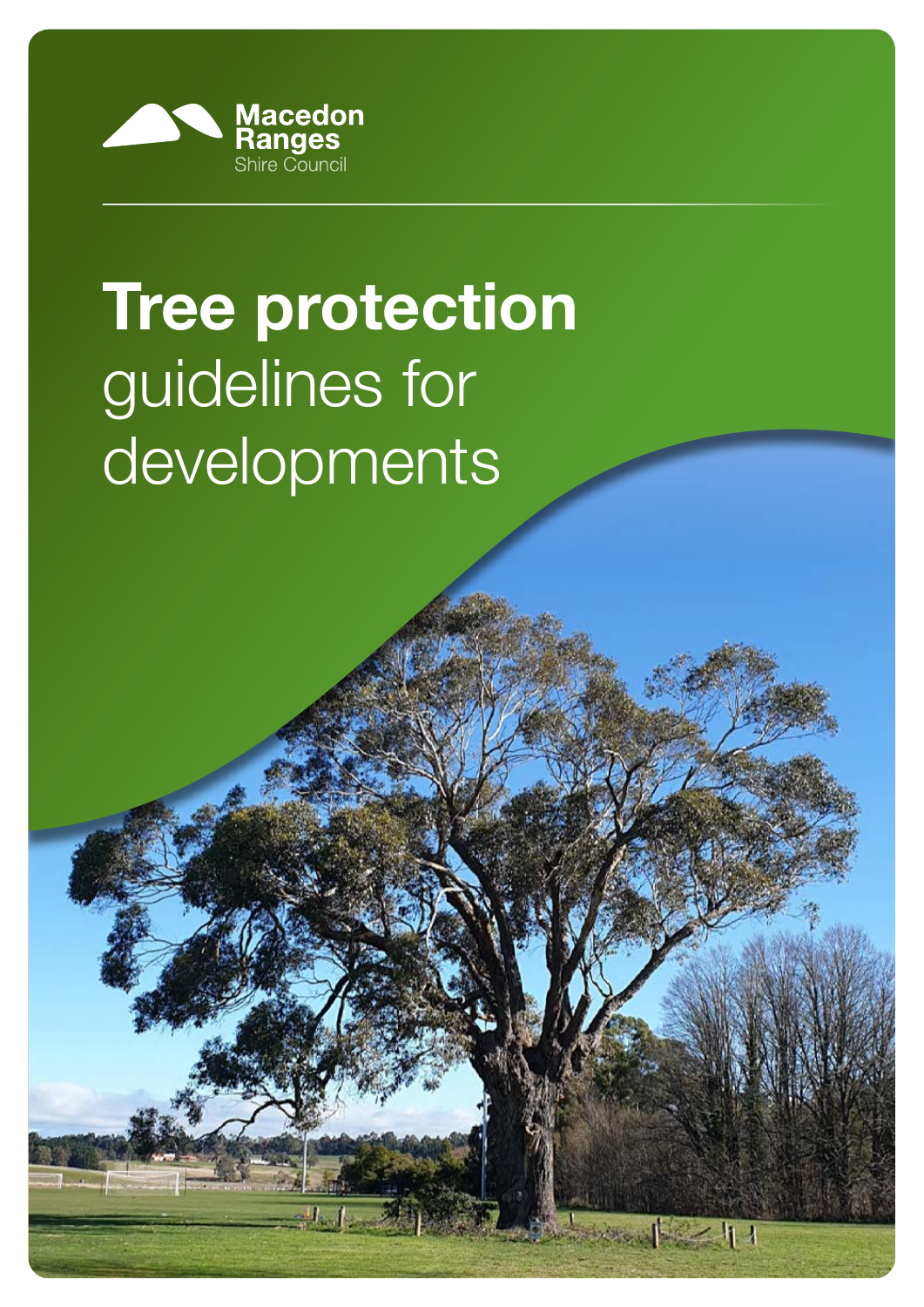## Trees are a vital part of our natural environment and play an integral role in the aesthetic appeal of our shire and way of life.

We have a responsibility to retain and protect our natural landscapes, to enhance biodiversity and to retain the semi-rural character of our townships.

Throughout the shire, a diversity of tree species occur of varying ages including ancient eucalypts and early settler plantings, all of which contribute to the shire's natural and cultural values.

Trees are sensitive to change and require minimal disturbance to

retain optimum health. Trees need to be protected at all stages of a development to ensure they survive. It is rarely possible to repair stressed and iniured trees.

This document provides guidelines aimed at ensuring trees are retained and protected as a part of new development and buildings and works.

## When to consider trees

Tree protection is most effective when considered at the earliest stages of development planning. A comprehensive site analysis is recommended to determine how tree removal or detrimental impacts to trees can be avoided.

Always contact Council prior to undertaking any tree works or prior to developing site plans to discuss what approvals are required and how negative impacts can be avoided.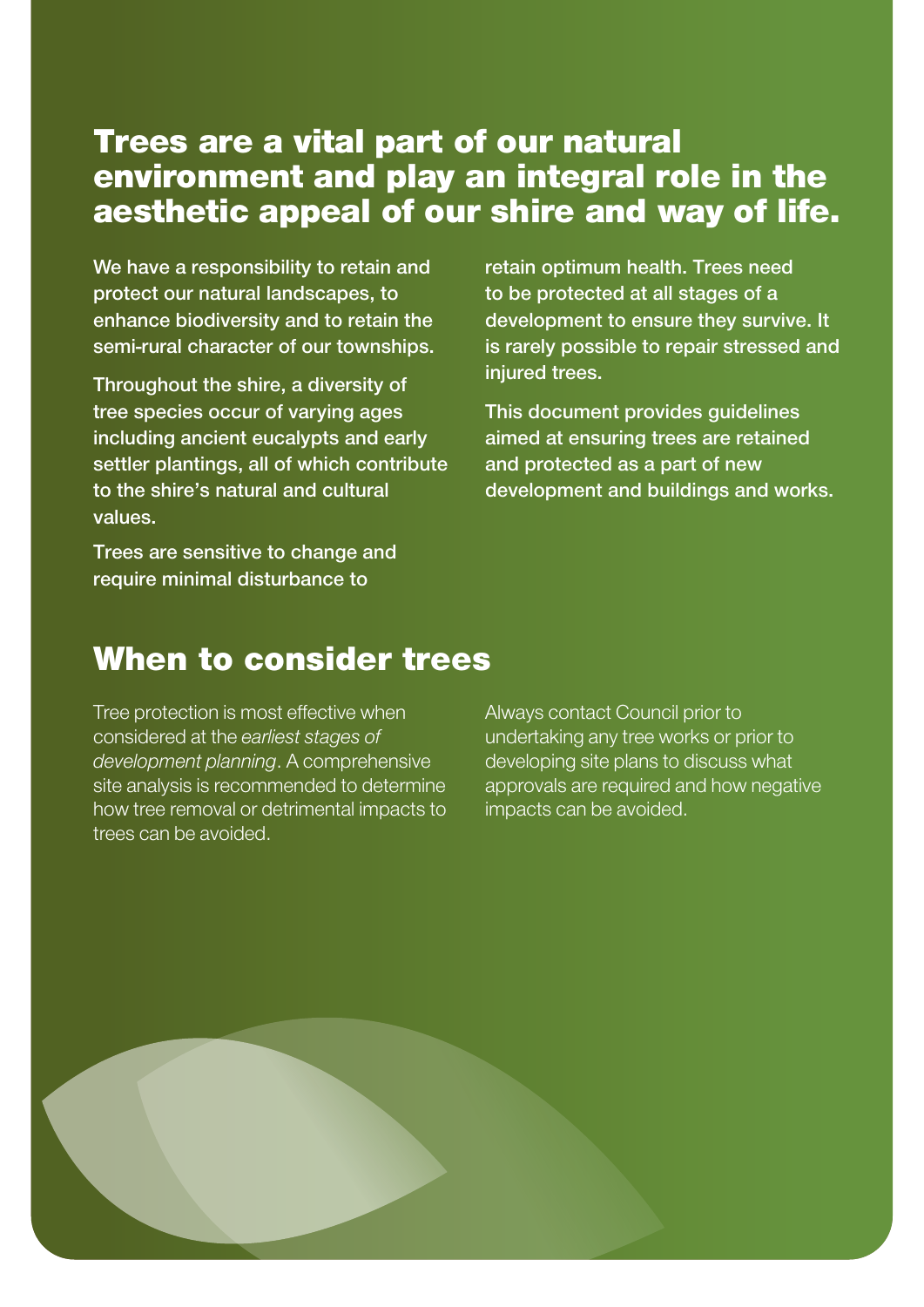# Tree protection requirements

Native vegetation (including trees and patches of vegetation) is protected under the Victorian Planning Provisions. These provisions require applicants to avoid and minimise native vegetation loss as a first priority.

Development works can also impact trees through soil compaction from the construction of roads and driveways close to trees. These impacts should also be avoided where possible.

Clause 52.17 of the MRSC Planning Scheme requires the majority of native vegetation proposed for removal to be quantified and offset. This applies to all native trees whether alive or dead, as well as maintenance works where more than a 1/3 of the canopy is proposed for removal. Vegetation loss can be calculated via https://nvim.delwp.vic.gov.au/

Non-native trees may also be protected under local planning provisions in some areas of the shire e.g. in Vegetation Protection Overlays (VPO), Environment Significant Overlays (ESO), and Heritage Overlays (HO).

## Components of a tree

The root system of a tree generally extends well beyond its canopy or dripline. These roots can be impacted by compaction

from vehicles as well as the construction of driveways and foundations.



#### Figure 1. Components of a tree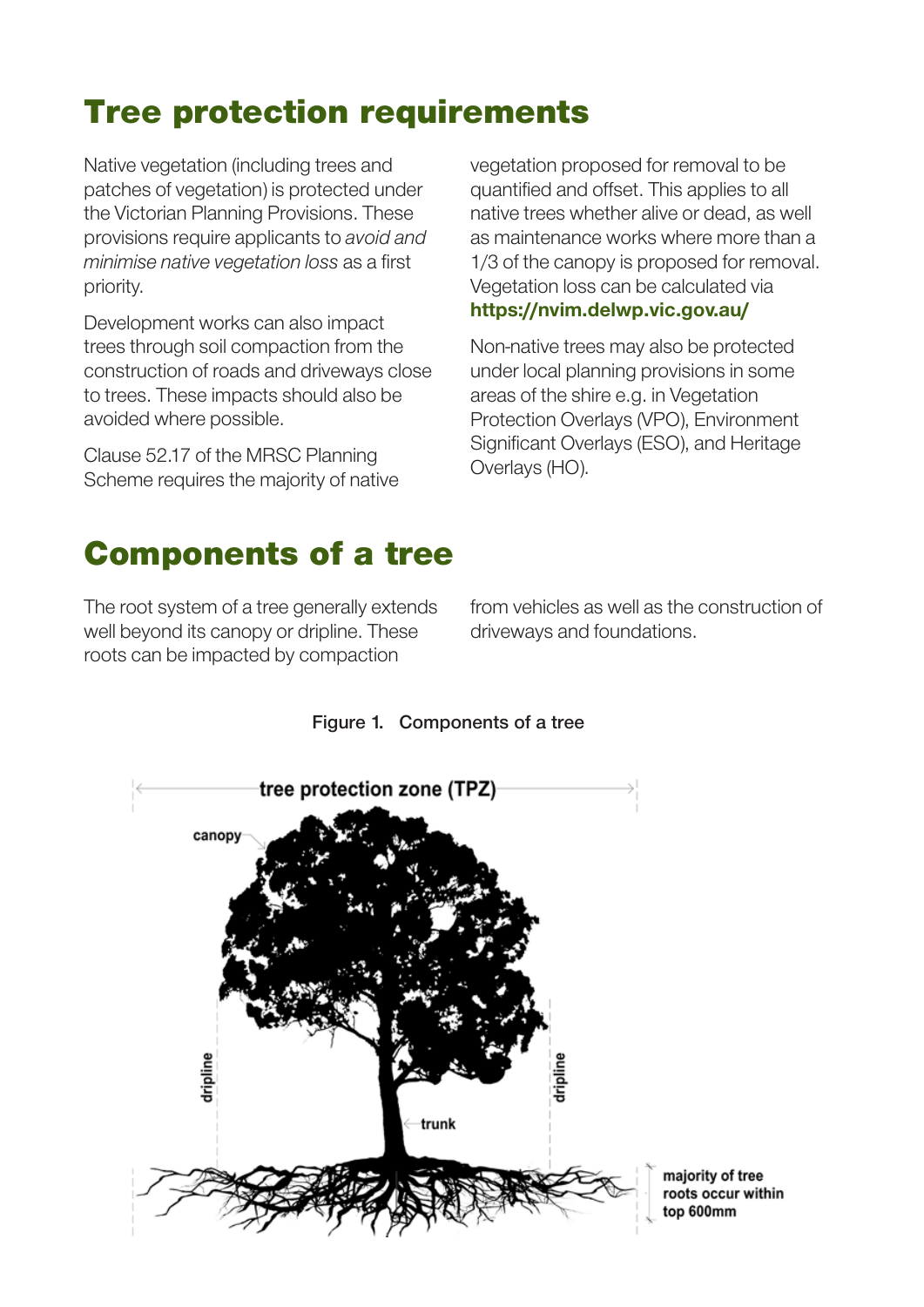# Tree Protection Zone (TPZ)

The Tree Protection Zone (TPZ) is the calculated area above and below ground at a given distance from the trunk to provide for the protection of the tree's roots and canopy during construction works.

The Tree Protection Zone is determined by the diameter of the tree at breast height (DBH). "Breast height" is always 1.4m above ground level.





The Australian Standard, Protection of Trees on Development Sites (AS4970 2009) defines a Tree Protection Zone as follows:

The TPZ is a combination of the root area and crown area requiring protection. It is an area isolated from construction disturbance, so that the tree remains viable.

The TPZ incorporates the structural root zone (SRZ). The radius of the TPZ is calculated for each tree by multiplying its DBH x 12.

Tree circumference to DBH: measure the circumference of a tree trunk at 1.4m. Then divide the measurement by 3.141592 (Pi). This is the DBH of a tree.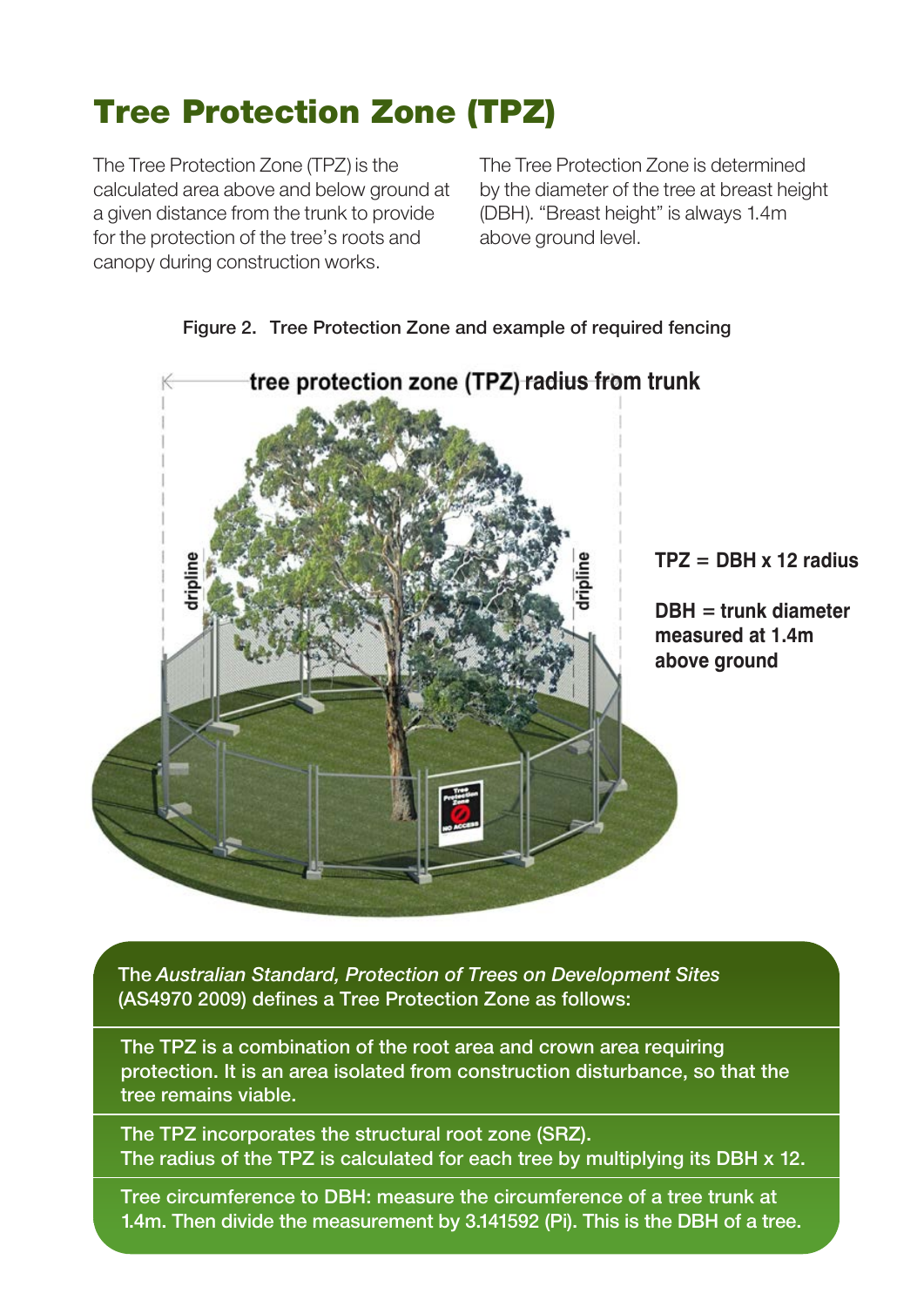## Arboricultural assessments and reports

If any significant site trees, neighbouring trees, or Council owned street trees are likely to be adversely impacted by construction works, an arborist report will be required. The report needs to be prepared by a suitably qualified (AQF Level 5 or above) and experienced Arborist who will conduct a site visit and assess each tree in accordance with Australian Standard AS4970: 2009 ‐ Protection of Trees on Development Sites.

Up to four arborist reports are required for development proposals as follows:

#### Preliminary Tree Assessment Report

The purpose of a preliminary tree assessment report is to evaluate all site trees to determine their significance in the landscape, suitability for retention and to guide the layout of the proposed development. It will provide tree protection measures for all trees to be retained and should include any trees within five metres of the site boundary. The tree protection zone of neighbouring trees may also require assessment.

All assessed trees are typically numbered in the report along with the following information:

- Correct botanical identification and common name
- Health and structure
- Dimensions: height, crown spread, and trunk diameter
- Age class and useful life expectancy
- Retention value
- Tree Protection Zone

#### Native Vegetation Removal Report

If native vegetation is proposed to be removed, a Native Vegetation Removal (NVR) report is required. This applies to all native trees, shrubs and understorey, all dead trees and any trees where more than 1/3 of the canopy is proposed to be removed.

A Native Vegetation Removal report can be obtained from the State Government's Native Vegetation Information Management (NVIM) system at **https://** nvim.delwp.vic.gov.au. All losses will need to be offset in accordance with State Government native vegetation regulations.

#### Aboricultural Impact Assessment Report

This report is prepared once the final site plan is complete. The report will identify trees to be removed, retained and transplanted, and determine the extent of any possible impacts to trees that are to be retained. It will also recommend measures necessary to protect the trees throughout all demolition and construction stages. Architectural and landscape plans must be available for the arborist to review.

#### Tree Management Protection Plan

A Tree Protection Management Plan (TPMP) is often a requirement of a planning permit and sets out the tree protection measures to be followed through all phases of demolition and construction. It will include details of construction staging, a project arborist inspection timeframe and a compliance check list.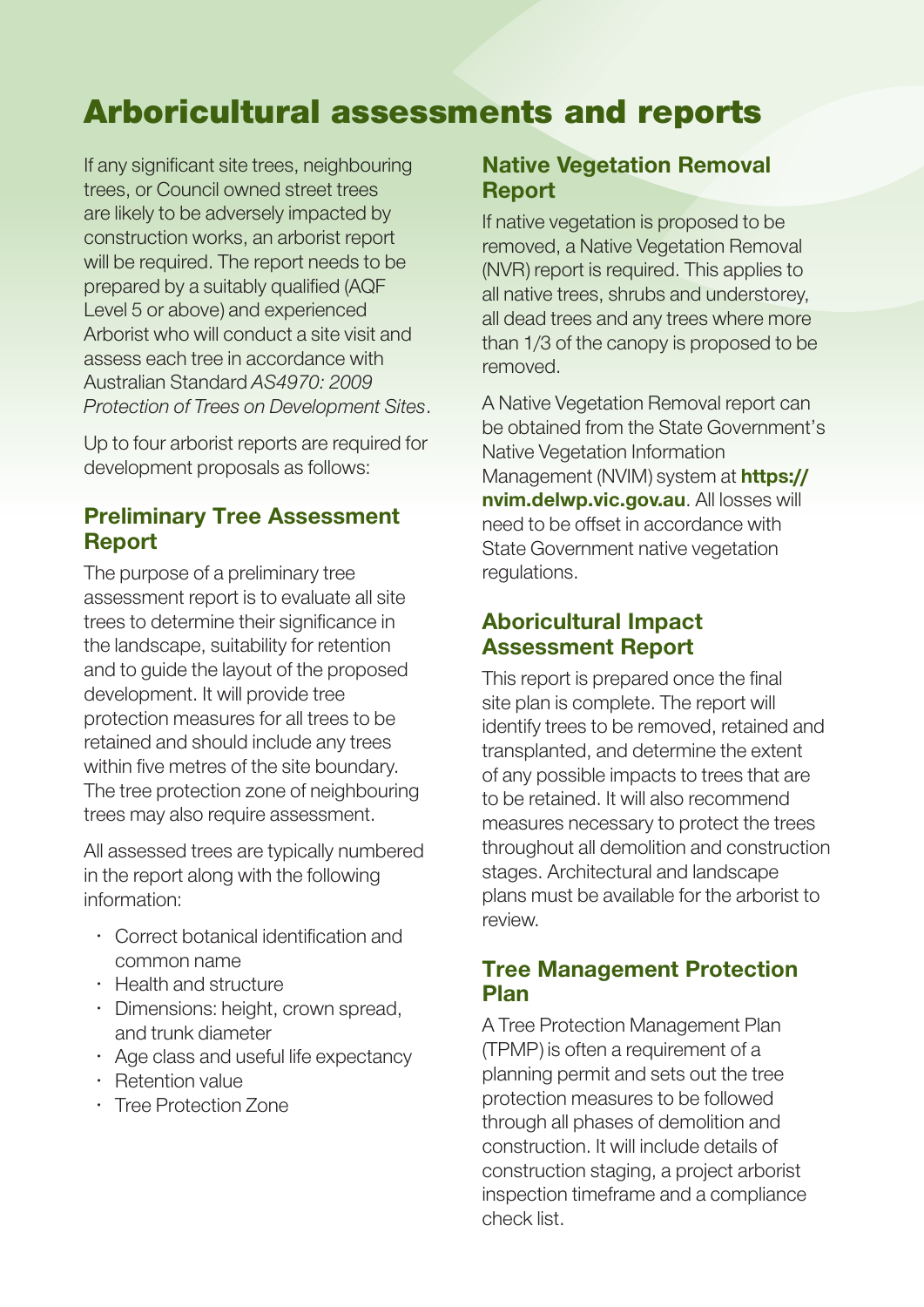# Protective Fencing

All protective measures must follow the recommendations of the Arborist Report, and be in accordance with the Australian Standard for the protection of trees on development sites (AS 4970-2009).

Fencing around tree(s) should be installed in accordance with the Tree Protection Zone prior to site establishment and should remain until the completion of

works. An Arborist report will provide all of the measurements. Protective fencing should be erected before any machinery or materials are brought on site and before the commencement of works including demolition. The fencing should be approved by the project arborist in compliance with a permit condition.

If tree protection fencing is to be constructed for a home project that does not require a planning permit, a suitable area to fence around a tree can be determined using the Tree Protection Zone calculation in this fact sheet. That is:

A radius of 12 times the diameter of the tree trunk at a height of 1.4 metres to a maximum of 15 metres but no less than 2 metres from the base of the trunk of the tree.

#### Tree protection fencing should comply with the following requirements:

- Fence post supports (e.g. star pickets) should have a diameter greater than 20 mm and should not impact surface tree roots
- Fencing height minimum of 1.8 m
- Shade cloth, paraweb, wire mesh panels or similar should be attached to the fencing posts
- Signage should be installed stating "Vegetation Protection Zone - No Entry"
- The tree protection fencing must remain in place until construction is completed
- No vehicular or pedestrian access. trenching or soil excavation is to occur within the Tree Protection Zone
- No storage or dumping of tools, equipment or waste is to occur within the Tree Protection Zone

See Figure 2 for an example of what fencing is required.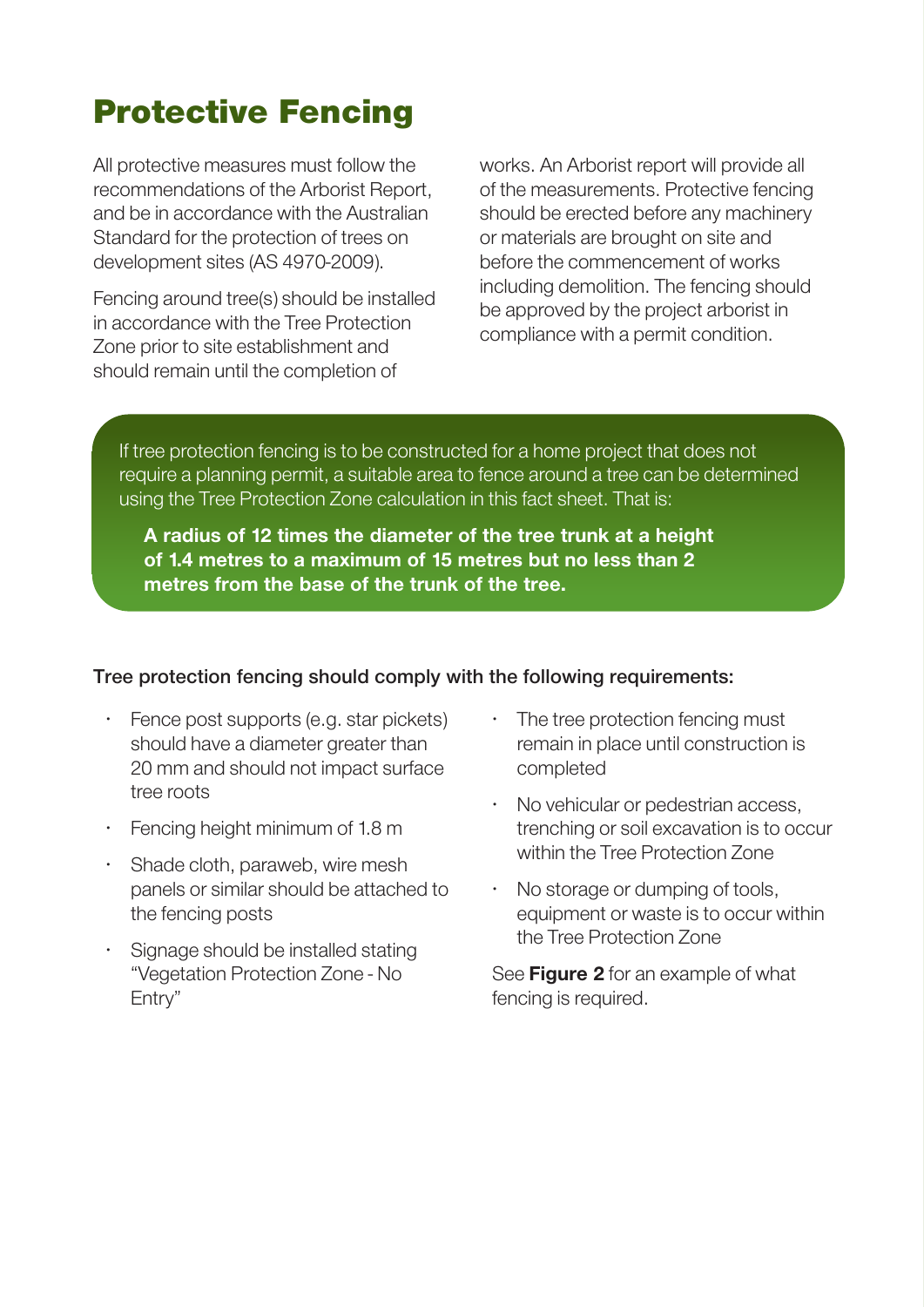# Approved Tree Protection Techniques

If a Tree Protection Zone is to be impacted by construction works or the installation of underground services, the following techniques are highly desirable to maximise tree health. Consultation with an arborist is required to ensure the following techniques can be incorporated on a site plan, to minimise the impact of encroachment.

#### Tree Sensitive Construction **Measures**

To protect trees throughout construction, tree sensitive measures such as pier and beam, suspended slabs, cantilevered building sections, screw piles and contiguous piling can minimize the impact of encroachment.

#### **Boring**

Boring is the recommended method for all underground services within a Tree Protection Zone. The entry and exit pits should also be excluded from a Tree Protection Zone and native vegetation.

## Wastewater Treatment for Effluent

The treatment of effluent will require an irrigation system/disposal area for the secondary treatment of septic treated water. Effluent pipes are usually installed within trenches approximately 150mm below the ground. The installation of these effluent pipes can damage native ground cover as well as the root system of any trees in the vicinity. The impacted vegetation is considered a loss and, therefore, in most cases will need to be offset in accordance with State Government native vegetation removal planning regulations. The best option is to avoid impacts to vegetation by choosing a disposal area free of trees and native vegetation.

Avoid impacts to native vegetation by:

- Investigating alternative solutions to installing irrigation pipes other than trenching
- Choosing a location for your septic tank and effluent field clear of trees and native vegetation